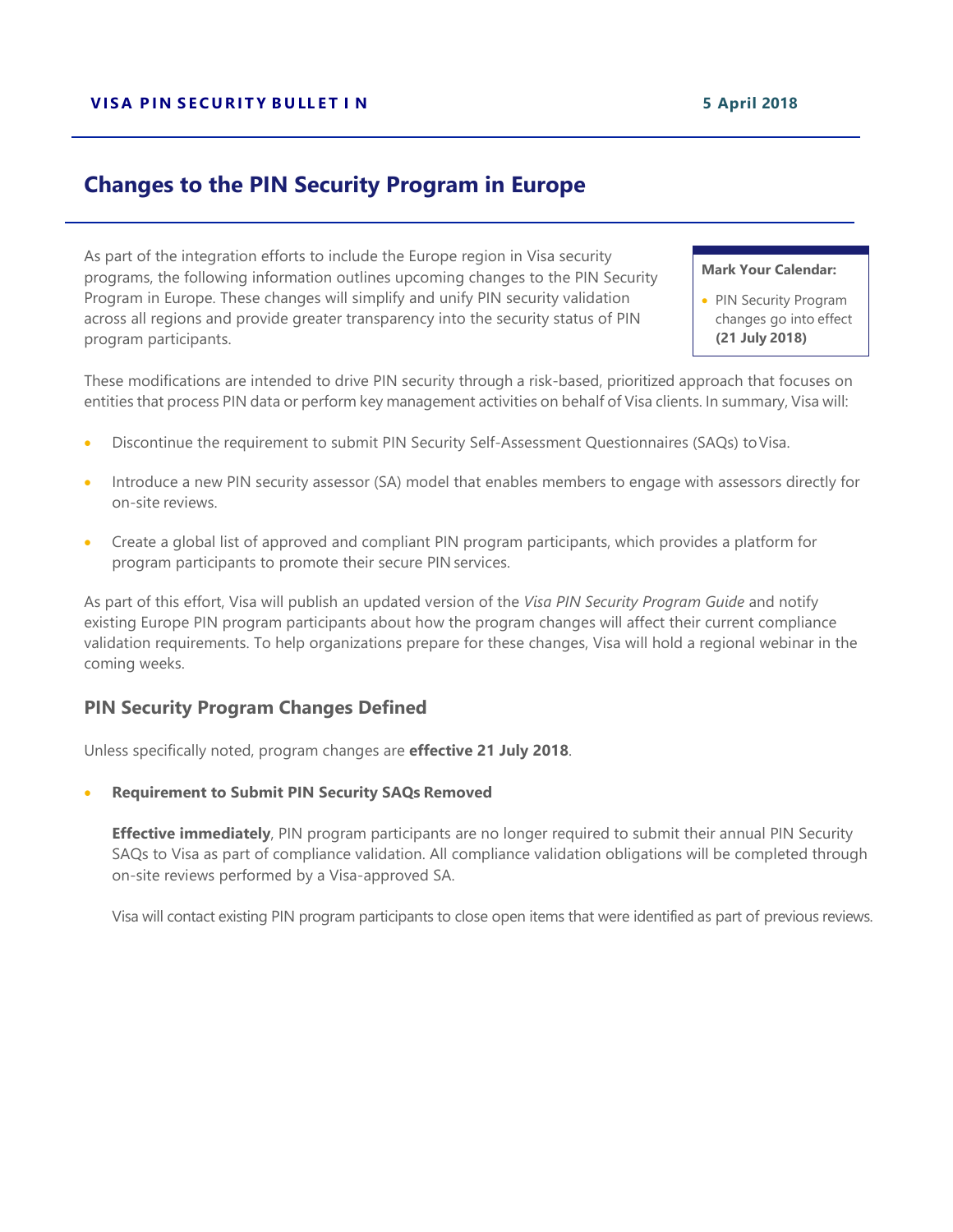## • **New Categories for PIN Program Participants**

The PIN Security Program will recognize two types of PIN program participants: validating PIN participants and non-validating PIN participants.

## **Validating PIN Participants**

As the name implies, entities identified under this category must validate PIN compliance to Visa by performing an on-site PIN security assessment conducted by a Visa-approved SA. Validating PIN participants must perform their on-site assessment every 24 months.

The following types of organizations are considered validating PIN participants:

- o **PIN-acquiring third-party VisaNet processor (VNP)**: A third-party VNP entity that is directly connected to VisaNet and provides acquiring PIN processing services to Visa clients.
- o **PIN-acquiring client VisaNet processor acting as a service provider**: A Visa client or client-owned entity that is directly connected to VisaNet and provides PIN acquiring processing services to Visa clients.
- o **PIN-acquiring third-party servicers (TPS)**: A PIN-acquiring agent that stores, processes or transmits Visa account numbers and PINs on behalf of Visa clients.
- o An **Encryption and Support Organization (ESO)** is an entity that does oneof the following:
	- **Performs cryptographic key management services such as key injection facilities and remote** key injections on behalf of Visa clients
	- Services and/or deploys client ATM, POS or kiosk PIN entry devices (PEDs) which processand accept cardholder PINs

PED manufacturers and third-party certificate authorities that handle various cryptographic key management responsibilities for clients are also ESOs.

Other third-party entities that are not identified above but perform PIN translation, key management and/or manage ATM or POS devices for Visa members may also be subject to the PIN Security Program requirements and classified as validating PIN participants. Acquirers should contact their regional Visa risk representative to review applicable requirements.

## **Non-validating PIN Participants**

All other organizations that are not classified as validating PIN participants are considered non-validating PIN participants. This includes Visa clients, merchants and other organizations that acquire PIN transactions and/or perform key management services for only their own acquiring or issuing business. Non-validating PIN participants must also comply with the PIN Security Program requirements but will perform their own appropriate due diligence to ensure compliance. This may include performing self-assessments or on-site audits using an internal or external resource. Individuals performing the compliance reviews for non-validating PIN participants must have adequate knowledge of the Payment Card Industry (PCI) PIN Security requirements but do not need to be Visa-approved SAs.

PIN security compliance evidence and results for non-validating PIN participants do not need to be submitted to Visa, but must be retained by the organization as evidence of PIN security compliance. Visa recommends that all organizations use the PCI PIN Security Assessment template (available at the [Visa PIN Security](http://www.visa.com/pinsecurity) website)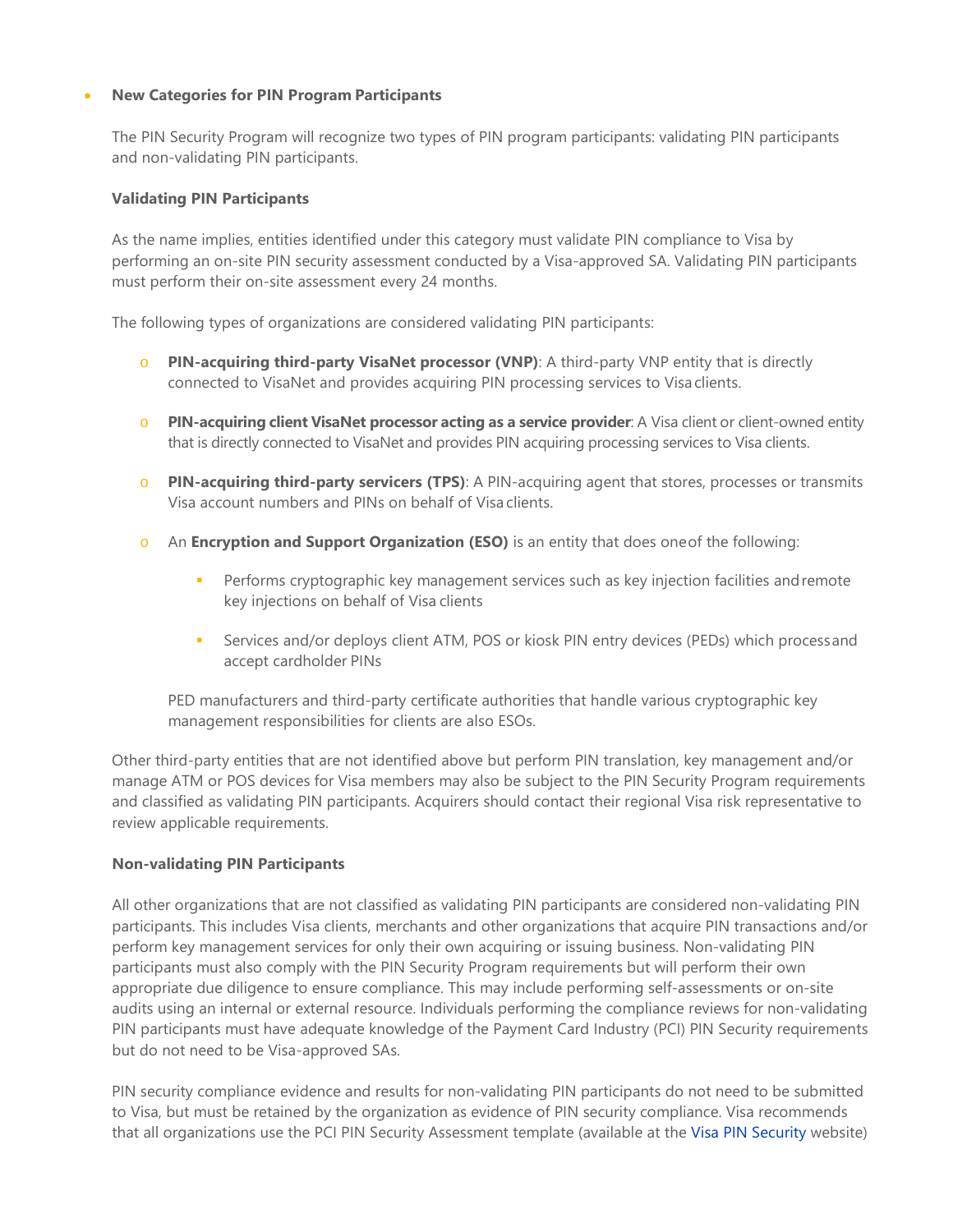or other compliance validation tools to measure and maintain ongoing PIN security for their own organization, sponsored merchants, agents and ATM portfolios.

Visa reserves the right to re-categorize non-validating PIN participants as validating participants that must demonstrate compliance as risks emerge. In these cases, organizations will be notified in writing by Visa that they are validating PIN participants.

**Note:** The Visa Rules require all entities that process Visa cardholder PIN data to comply with the PCI PIN Security requirements, the Visa PED usage mandates and the Triple Data Encryption Standard (TDES) mandates. Visa reserves the right to obtain evidence of an organization's PIN security compliance or require an on-site audit of an organization at any time.

### • **Updates to PIN Security Program Guide**

In the coming weeks, the existing *Visa PIN Security Program Guide* that details the requirements for validating and non-validating PIN participants will be updated to include information for Europe. The *Visa PIN Security Program Guide* is available on the [Visa PIN Security](http://www.visa.com/pinsecurity) website.

### • **New PIN SA Model Introduced**

Europe will align with the PIN SA model used by enabling validating PIN participants to contract and engage directly with Visa-approved SAs for on-site PIN reviews, thereby streamlining the process.

SAs will be responsible for issuing a letter of findings directly to the validating PIN participant and, if necessary, validate that any remediation efforts are compliant. Once the validating PIN participant has remediated all non-compliance findings, the SA will provide the validating PIN participant the final report and provide Visa with an Attestation of Compliance (VAOC) signed by both the SA and the validating PIN participant executive management. Visa will no longer manage remediation of non-compliance issues.

Any professional fees and expenses associated with on-site assessments by an SA will be paid by the validating PIN participant directly to the SA. Visa will no longer charge fees to program participants or SAs for on-site PIN reviews.

Only PIN SAs identified on the [Visa Approved Security Assessors List](https://usa.visa.com/dam/VCOM/download/security/documents/sa-global-list.pdf) are authorized to perform on-site PIN security assessments for validating PIN participants.

#### • **Global Registry of Service Providers**

The [Visa Global Registry of Service Providers](https://www.visa.com/splisting/) is a public, global listing of service providers and agents that have successfully validated compliance with the Visa security requirements and compliance programs. When validating PIN participants have submitted their compliance information to Visa, the Global Registry of Service Providers will be updated to include compliance information for the validating PIN participants.

# **Client Responsibilities**

These program changes do not impose new requirements for Visa clients. Visa clients must continue to:

• Ensure that their acquiring third party agents that process or handle PIN data comply with the PCI PIN Security requirements and adhere to the Visa Rules.